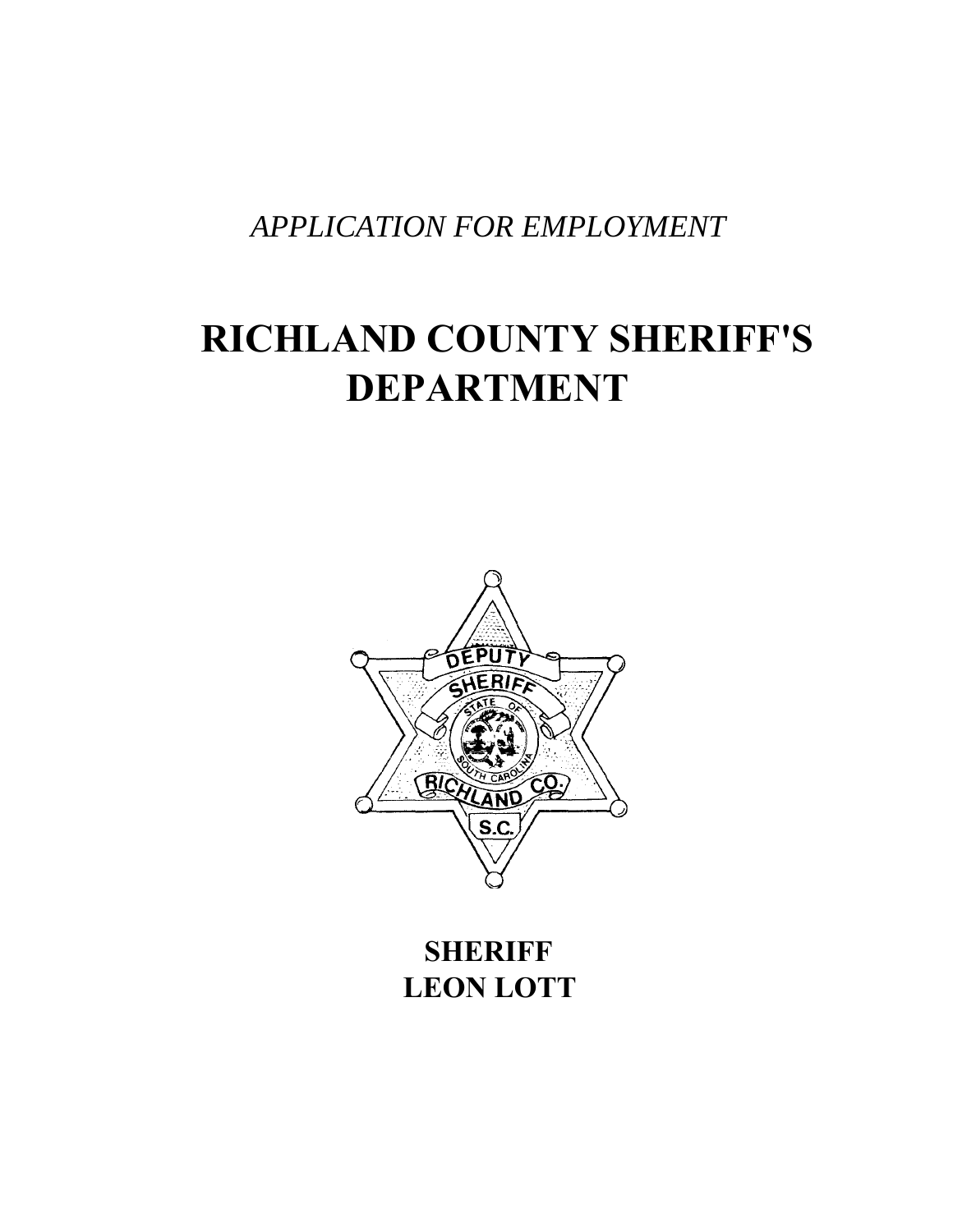## **SOUTH CAROLINA RICHLAND COUNTY SHERIFF'S DEPARTMENT**

# **APPLICATION FOR EMPLOYMENT Equal Opportunity Employer**

**COUNTY OF RICHLAND Office of the Sheriff 5623 Two Notch Road P.O. Box 143 Columbia, South Carolina 29223 (803) 576-3000** 

**APPLICATION FOR EMPLOYMENT: EQUAL OPPORTUNITY EMPLOYER** 

**INSTRUCTIONS: Fill out the entire application. PRINT or TYPE in black or blue ink.** 

**NOTE: Filing an application with us does not imply that you will be interviewed or hired, only that you will be considered for vacancies based upon the stated occupation preference identified, when vacancies exist. Applications are considered active for six months unless we are contacted by you. If you are offered employment, it will be necessary to complete a physical examination (at your own expense), the results of which must be satisfactory to the Office. Return application to 5623 Two Notch Road.** 

|                         |                                                                                                                 |                                                         |              | <b>Initial</b> |                            |
|-------------------------|-----------------------------------------------------------------------------------------------------------------|---------------------------------------------------------|--------------|----------------|----------------------------|
| Position(s) applied for |                                                                                                                 | <u> 1980 - Johann Barnett, fransk politik (d. 1980)</u> |              |                | Date <u>______________</u> |
| PERSONAL DATA           |                                                                                                                 |                                                         |              |                |                            |
| 1. Name:                |                                                                                                                 |                                                         |              |                |                            |
|                         | Last                                                                                                            | First                                                   |              |                | <b>Middle</b>              |
| 2. Address:             |                                                                                                                 |                                                         |              |                |                            |
|                         | <b>Number</b><br><b>Street</b>                                                                                  | <b>City</b>                                             | <b>State</b> | Zip            | County                     |
|                         |                                                                                                                 |                                                         |              |                |                            |
|                         |                                                                                                                 | <b>Business</b>                                         |              |                | Email                      |
|                         | 4. If you have worked under another name, please indicate: _____________________                                |                                                         |              |                |                            |
|                         |                                                                                                                 |                                                         |              |                |                            |
|                         |                                                                                                                 |                                                         |              |                |                            |
|                         | 6. Date available to start work:                                                                                |                                                         |              |                |                            |
| If yes, explain:        | 7. Is there any reason known to you, as to why you could not consistently perform the job you have applied for? |                                                         |              |                |                            |
|                         |                                                                                                                 |                                                         |              |                |                            |
|                         |                                                                                                                 |                                                         |              |                |                            |
|                         |                                                                                                                 |                                                         |              |                |                            |
|                         | 8. How many days have you missed from work in the last year due to sickness or injury?                          |                                                         |              |                |                            |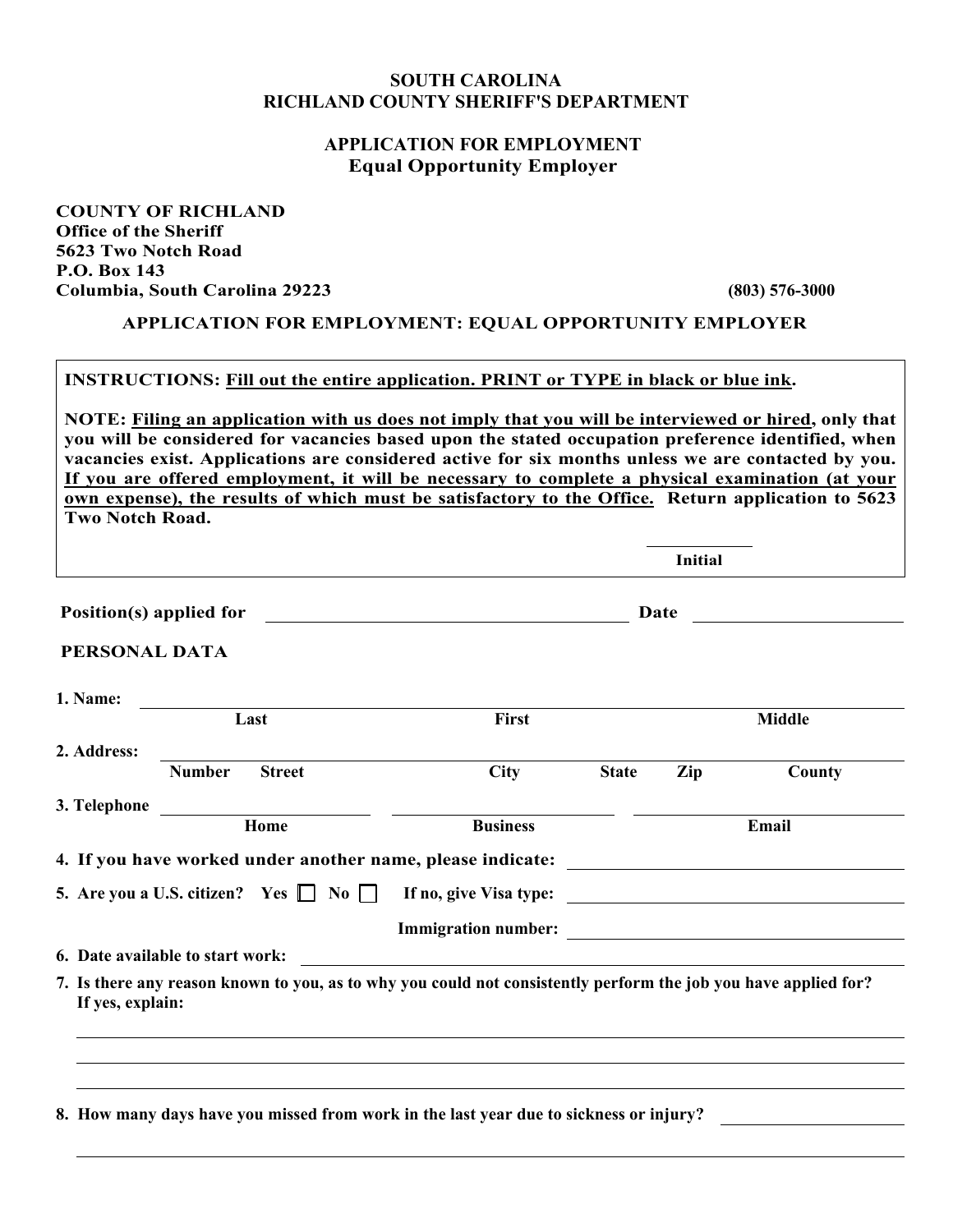# **RECORD OF EDUCATION**

| <b>School</b>                                | <b>Name &amp; Address</b>                                                            | <b>Attendance</b><br><b>Dates</b> | Years<br>Completed | Did You<br>Graduate  | List<br><b>Degrees</b> |
|----------------------------------------------|--------------------------------------------------------------------------------------|-----------------------------------|--------------------|----------------------|------------------------|
| <b>High School</b>                           |                                                                                      |                                   |                    |                      |                        |
|                                              |                                                                                      |                                   |                    | $Yes \Box No \Box$   |                        |
| <b>Technical School</b>                      |                                                                                      |                                   |                    | Yes $\Box$ No $\Box$ |                        |
| Seminars,                                    |                                                                                      |                                   |                    | $Yes \Box No \Box$   |                        |
| Institutes, Etc.                             |                                                                                      |                                   |                    |                      |                        |
| <b>College/University</b><br>Undergraduate   |                                                                                      |                                   |                    | $Yes \Box No \Box$   |                        |
| <b>College/University</b><br><b>Graduate</b> |                                                                                      |                                   |                    | $Yes \Box No \Box$   |                        |
| <b>Other Education</b>                       |                                                                                      |                                   |                    | $Yes \Box No \Box$   |                        |
|                                              | 9. If you did not graduate from high school, have you passed the General Educational |                                   |                    |                      |                        |

**9. If you did not graduate from high school, have you passed the General Educational**  Development (GED)Test? Yes No If yes, when and where did you complete the GED:

| 10. | Indicate Languages you speak, read or write:<br><u> 1980 - Jan Barat, martin a</u>                                |
|-----|-------------------------------------------------------------------------------------------------------------------|
| 11. | List professional license you hold: _____________________________License Number: ___________________              |
|     | 12. List scholarships, academic honors, awards: ________________________________                                  |
| 13. | List courses that you have taken that would be particularly useful to the position for which<br>you are applying. |
|     | 14. List training skills, and experience you feel would especially fit you for work with our<br>organization.     |
| 15. | Typing speed (WPM) List equipment or office machines you can operate.                                             |
|     |                                                                                                                   |
|     |                                                                                                                   |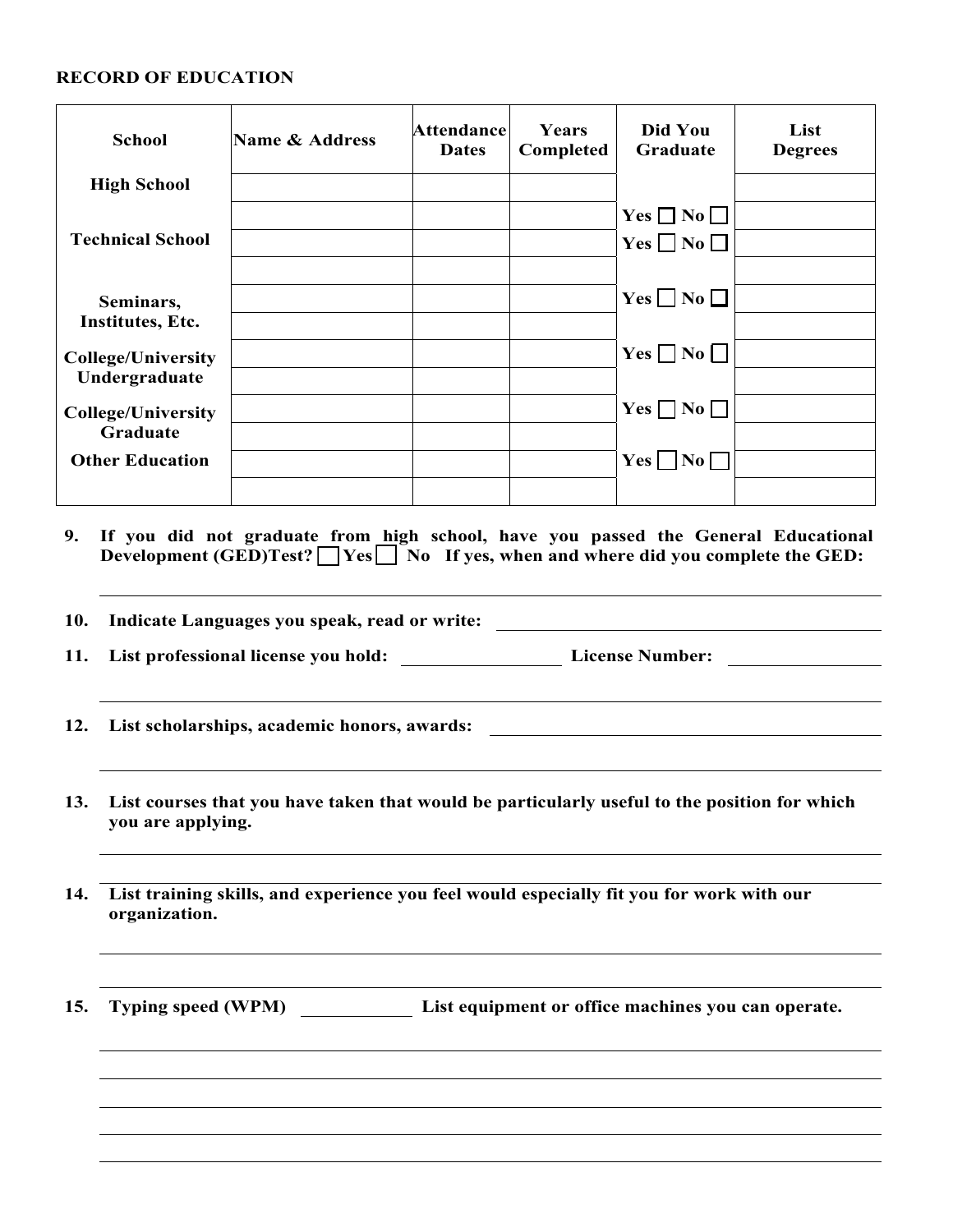# **SOUTH CAROLINA RICHLAND COUNTY SHERIFF'S DEPARTMENT**

#### **5623 Two Notch Road P.O. Box 143 Columbia, South Carolina 29223 (803) 576-3000**

#### **BACKGROUND INVESTIGATION**

**INSTRUCTIONS:** Using a typewriter or legibly printing in ink, fill out this form completely and **accurately. If extra space is needed, use additional pages and identify the information by item number. If an item does not apply to you, indicate by entering N/A in the blank.** 

**NOTE: All statements are subject to verification and any incorrect statements or omissions may bar or remove you from employment. Truthful statements to any item requested will not necessarily exclude you from employment. Data is used for periodic reporting and will be kept in a CONFIDENTIAL FILE.** 

#### **BIOGRAPHICAL DATA**

| 1. Name:                  |                                                 |                                                                    |                                                 |               |                                             |
|---------------------------|-------------------------------------------------|--------------------------------------------------------------------|-------------------------------------------------|---------------|---------------------------------------------|
|                           | Last                                            | First                                                              | <b>Middle</b>                                   | <b>Maiden</b> | Nickname                                    |
| If yes, what name?        |                                                 | a. Have you ever used another name? Yes $\Box$ No $\Box$           |                                                 |               |                                             |
|                           |                                                 | <b>b.</b> Has your name been legally changed? Yes $\Box$ No $\Box$ | List former name                                |               | <u> 1980 - Jan Samuel Barbara, martin a</u> |
| 2. Residence:             |                                                 |                                                                    |                                                 |               |                                             |
|                           | <b>Street</b><br><b>Number</b>                  |                                                                    | <b>City</b>                                     | <b>State</b>  | Zip                                         |
|                           | c. List previous addresses in the last 5 years. |                                                                    | b. What is your telephone number? Home Business | Other         |                                             |
| 1.<br><b>Number</b><br>2. | <b>Street</b>                                   |                                                                    | City                                            | <b>State</b>  | Zip                                         |
| <b>Number</b><br>3.       | <b>Street</b>                                   |                                                                    | <b>City</b>                                     | <b>State</b>  | Zip                                         |
| <b>Number</b><br>4.       | <b>Street</b>                                   |                                                                    | <b>City</b>                                     | <b>State</b>  | Zip                                         |
| <b>Number</b><br>5.       | <b>Street</b>                                   |                                                                    | City                                            | <b>State</b>  | Zip                                         |
| <b>Number</b><br>6.       | <b>Street</b>                                   |                                                                    | <b>City</b>                                     | <b>State</b>  | Zip                                         |
| <b>Number</b>             | <b>Street</b>                                   |                                                                    | <b>City</b>                                     | <b>State</b>  | Zip                                         |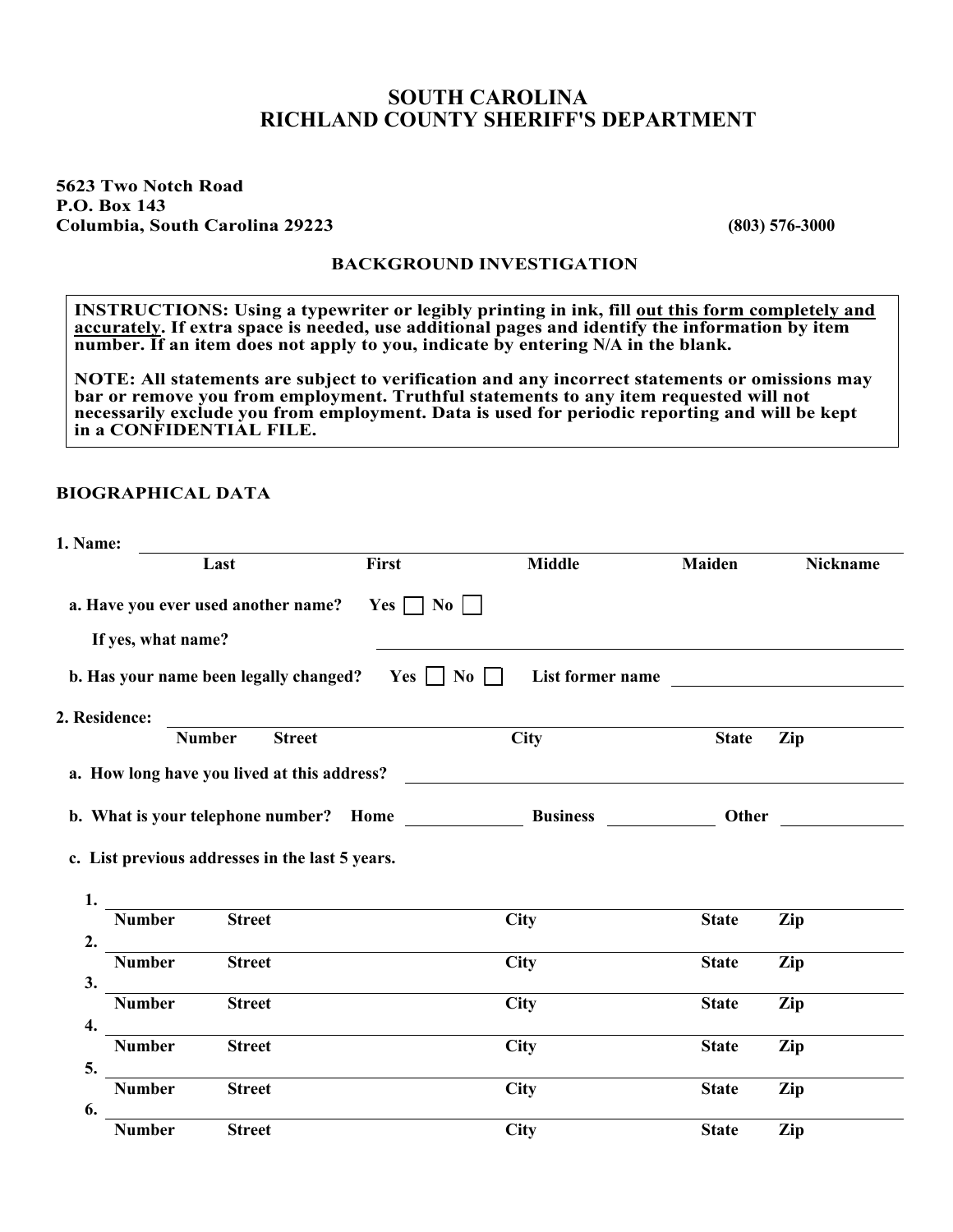| Last                                                                             |                | First       | <b>Middle</b>                                                                                                                                                                                                                        | Relationship    |                 |
|----------------------------------------------------------------------------------|----------------|-------------|--------------------------------------------------------------------------------------------------------------------------------------------------------------------------------------------------------------------------------------|-----------------|-----------------|
| e. Parents Name: Father                                                          |                |             |                                                                                                                                                                                                                                      |                 |                 |
|                                                                                  |                | Last        | First                                                                                                                                                                                                                                | <b>Middle</b>   | <b>Nickname</b> |
|                                                                                  |                | Mother Last | First                                                                                                                                                                                                                                | <b>Middle</b>   | <b>Nickname</b> |
|                                                                                  |                |             |                                                                                                                                                                                                                                      |                 |                 |
| a. Has your date of birth ever been changed on a legal document? If yes, explain |                |             |                                                                                                                                                                                                                                      |                 |                 |
|                                                                                  |                |             |                                                                                                                                                                                                                                      |                 |                 |
| 4. Social Security No.                                                           |                |             | <u>and the contract of the contract of the contract of the contract of the contract of the contract of the contract of the contract of the contract of the contract of the contract of the contract of the contract of the contr</u> |                 |                 |
| 5. Sex: Male                                                                     |                |             | Female                                                                                                                                                                                                                               |                 |                 |
| <b>6. Marital Status:</b>                                                        | Single [       |             | Engaged                                                                                                                                                                                                                              | <b>Divorced</b> |                 |
|                                                                                  | <b>Married</b> |             | Separated $\Box$                                                                                                                                                                                                                     | Widowed         |                 |
| a. Name of Spouse Last                                                           |                |             | First                                                                                                                                                                                                                                |                 |                 |
|                                                                                  |                |             |                                                                                                                                                                                                                                      | <b>Middle</b>   | Widowed         |
| b. Spouse's Occupation ________________________Where Employed                    |                |             |                                                                                                                                                                                                                                      |                 |                 |
|                                                                                  |                |             |                                                                                                                                                                                                                                      |                 |                 |
| c. Name of former spouse                                                         |                |             |                                                                                                                                                                                                                                      |                 |                 |
|                                                                                  |                | Last        | First                                                                                                                                                                                                                                | <b>Middle</b>   | Relationship    |

 **d. List complete name of person with whom you are residing and the person's relationship to you:** 

# **d. List all your children, including any adopted or stepchildren:**

| <b>Name</b> | <b>DOB</b> | Name with whom<br>resides | <b>Address</b> |
|-------------|------------|---------------------------|----------------|
|             |            |                           |                |
| 2.          |            |                           |                |
| 3.          |            |                           |                |
|             |            |                           |                |
|             |            |                           |                |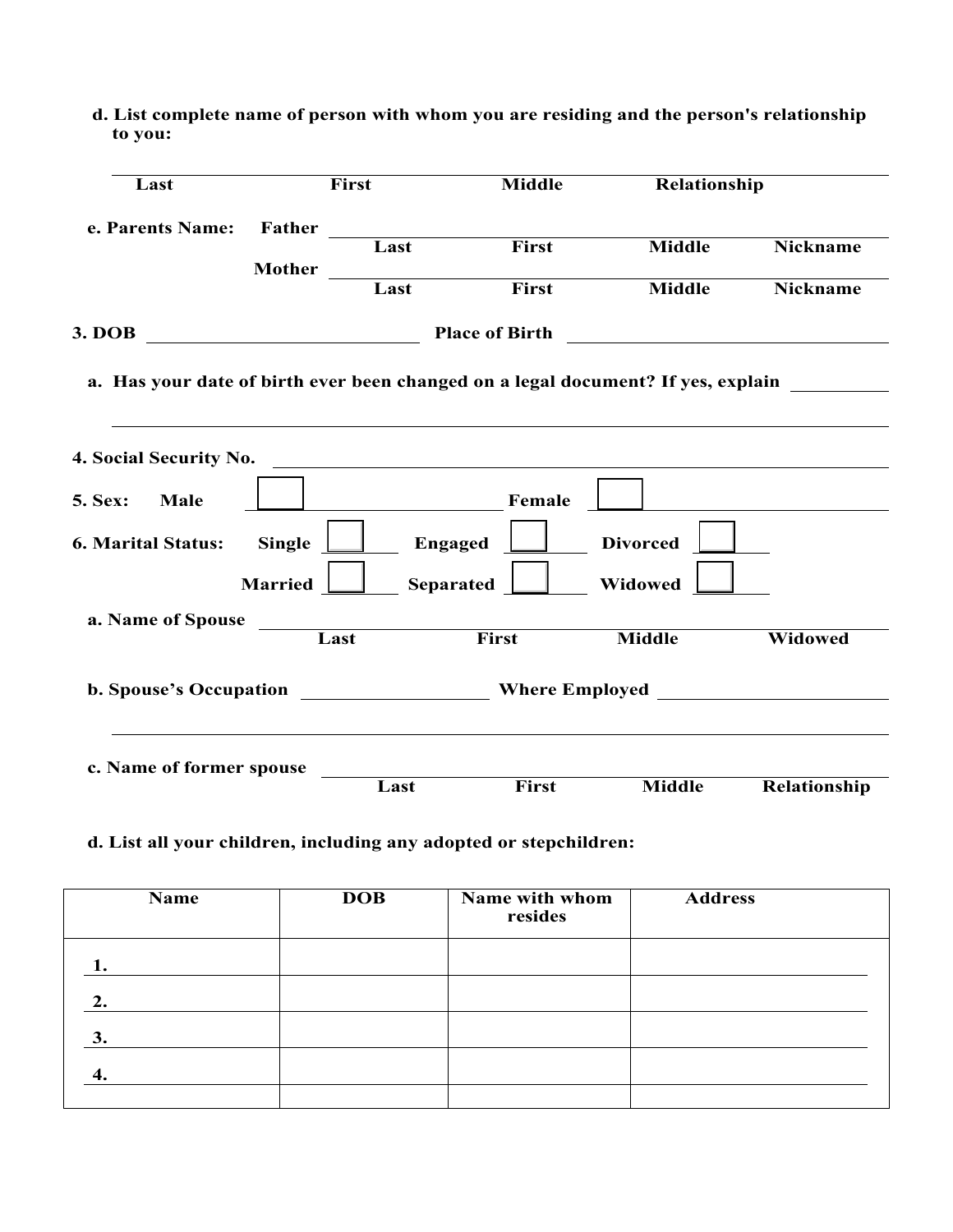| <b>MILITARY SERVICE</b>                                                                                      | $Yes \Box No \Box$                                                                                                   | <b>Branch</b> |                                                                                                                      |              |                                                                                                                      |               |
|--------------------------------------------------------------------------------------------------------------|----------------------------------------------------------------------------------------------------------------------|---------------|----------------------------------------------------------------------------------------------------------------------|--------------|----------------------------------------------------------------------------------------------------------------------|---------------|
| <b>Total Years</b>                                                                                           | Highest Grade                                                                                                        |               |                                                                                                                      |              |                                                                                                                      |               |
| <b>Type of Discharge</b>                                                                                     | Court Martials/punishment                                                                                            |               |                                                                                                                      |              |                                                                                                                      |               |
| a. Are you registered for Selective Service?                                                                 |                                                                                                                      |               | Yes $\Box$ No $\Box$                                                                                                 |              |                                                                                                                      |               |
| b. What is the date and location of your last discharge?                                                     |                                                                                                                      |               |                                                                                                                      |              |                                                                                                                      |               |
| c. List all medals and decorations awarded you during your military service                                  |                                                                                                                      |               |                                                                                                                      |              |                                                                                                                      |               |
|                                                                                                              |                                                                                                                      |               |                                                                                                                      |              |                                                                                                                      |               |
| d. If you are presently a member of the National Guard or any military reserve, give the unit, location, and |                                                                                                                      |               |                                                                                                                      |              |                                                                                                                      |               |
| describe your obligation.                                                                                    |                                                                                                                      |               | <u> 1980 - Johann Barn, mars ann an t-Amhain Aonaich an t-Aonaich an t-Aonaich ann an t-Aonaich ann an t-Aonaich</u> |              |                                                                                                                      |               |
| e. Have you ever illegally used any of the following drugs?                                                  |                                                                                                                      |               | $Yes \Box No \Box$                                                                                                   |              |                                                                                                                      |               |
| If yes, explain.                                                                                             | <u> 1989 - Johann Barn, mars eta bainar eta bainar eta baina eta baina eta baina eta baina eta baina eta baina e</u> |               |                                                                                                                      | Date         |                                                                                                                      |               |
| Amphetamines                                                                                                 |                                                                                                                      |               | Marijuana                                                                                                            |              |                                                                                                                      |               |
| <b>Barbiturates</b>                                                                                          |                                                                                                                      |               | Morphine                                                                                                             |              |                                                                                                                      |               |
| Cocaine                                                                                                      |                                                                                                                      |               | <b>Nerve Medicine</b>                                                                                                |              | <u> 1980 - Johann Barbara, martin a</u>                                                                              |               |
| Hallucinogens                                                                                                |                                                                                                                      |               | <b>Pep Pills</b>                                                                                                     |              | <u> 1989 - Johann Barn, mars eta bat erroman erroman erroman erroman erroman erroman erroman erroman erroman err</u> |               |
| Hashish                                                                                                      |                                                                                                                      |               | <b>Sleeping Pills</b>                                                                                                |              |                                                                                                                      |               |
| Heroin                                                                                                       |                                                                                                                      |               | <b>Steroids</b>                                                                                                      |              |                                                                                                                      |               |
| f. When was the last time you used any of the above?                                                         |                                                                                                                      |               |                                                                                                                      |              |                                                                                                                      |               |
| g. Are you presently in a physical fitness program?                                                          |                                                                                                                      |               | $Yes \Box No \Box$                                                                                                   |              |                                                                                                                      | List type     |
| <b>FINANCIAL STATUS</b>                                                                                      |                                                                                                                      |               |                                                                                                                      |              |                                                                                                                      |               |
|                                                                                                              | a. List income other than salary (include salary of spouse).                                                         |               |                                                                                                                      |              |                                                                                                                      |               |
| b. How many persons do you support?                                                                          |                                                                                                                      |               |                                                                                                                      |              |                                                                                                                      |               |
| c. Have you ever been sued? Yes $\Box$ No $\Box$ If yes, give details.                                       |                                                                                                                      |               |                                                                                                                      |              |                                                                                                                      |               |
|                                                                                                              |                                                                                                                      |               |                                                                                                                      |              |                                                                                                                      |               |
| d. What is the total amount of your debts at present?                                                        |                                                                                                                      |               |                                                                                                                      |              |                                                                                                                      |               |
|                                                                                                              | e. List credit references, including businesses to which you make monthly payments.                                  |               |                                                                                                                      |              |                                                                                                                      |               |
| <b>Name of Business</b>                                                                                      | <b>Street</b>                                                                                                        |               | <b>City</b>                                                                                                          | <b>State</b> | Zip                                                                                                                  | Telephone No. |
|                                                                                                              |                                                                                                                      |               |                                                                                                                      |              |                                                                                                                      |               |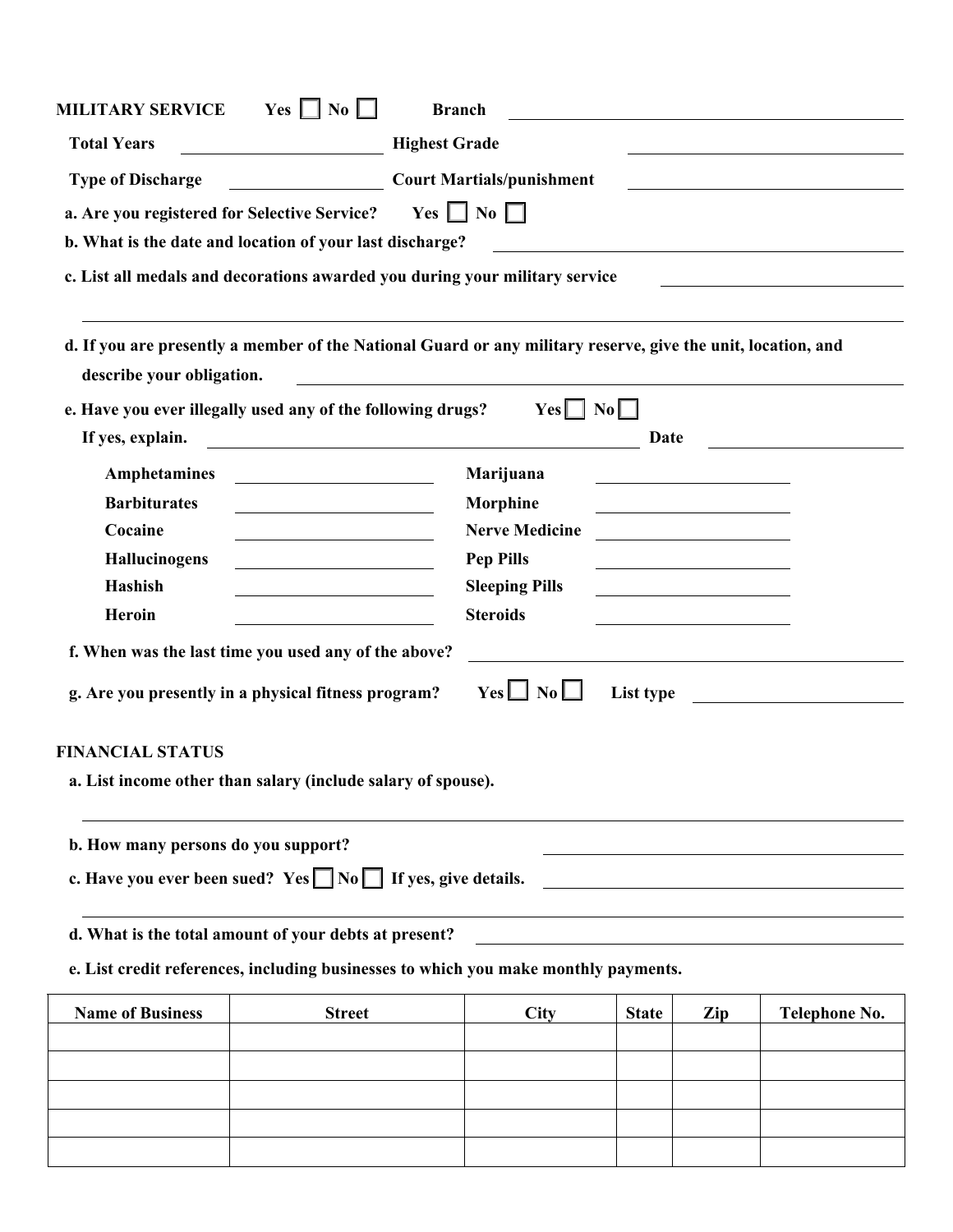#### **WORK HISTORY**

|                                                  | b. Have you ever been discharged or asked to resign from a job? Yes $\Box$ No $\Box$ |              |      |                    |
|--------------------------------------------------|--------------------------------------------------------------------------------------|--------------|------|--------------------|
|                                                  | If yes, explain.                                                                     |              |      |                    |
| <b>CRIMINAL RECORDS</b>                          |                                                                                      |              |      |                    |
|                                                  | a. Have you ever been arrested by law enforcement? Yes $\Box$ No $\Box$              |              |      |                    |
|                                                  | If yes, give details.                                                                |              |      |                    |
| <b>Offense Charged</b>                           | <b>Police Agency</b>                                                                 | <b>State</b> | Date | <b>Disposition</b> |
|                                                  |                                                                                      |              |      |                    |
|                                                  |                                                                                      |              |      |                    |
|                                                  | <b>b.</b> Have you ever been convicted of a felony? Yes $\Box$ No $\Box$             |              |      |                    |
|                                                  | If yes, give details                                                                 |              |      |                    |
| c. Have you ever been bonded? $Yes \Box No \Box$ |                                                                                      |              |      | If yes, list jobs. |
|                                                  |                                                                                      |              |      |                    |
|                                                  | d. Have you ever been placed on probation? Yes $\Box$ No $\Box$                      |              |      |                    |
|                                                  | If yes, explain.                                                                     |              |      |                    |
|                                                  | e. Have you ever had any traffic violations? $Yes \Box No \Box$                      |              |      |                    |
| If yes, explain.                                 |                                                                                      |              |      |                    |

**f.** Have you ever stolen anything? Yes  $\Box$  No  $\Box$  If yes, explain  $\Box$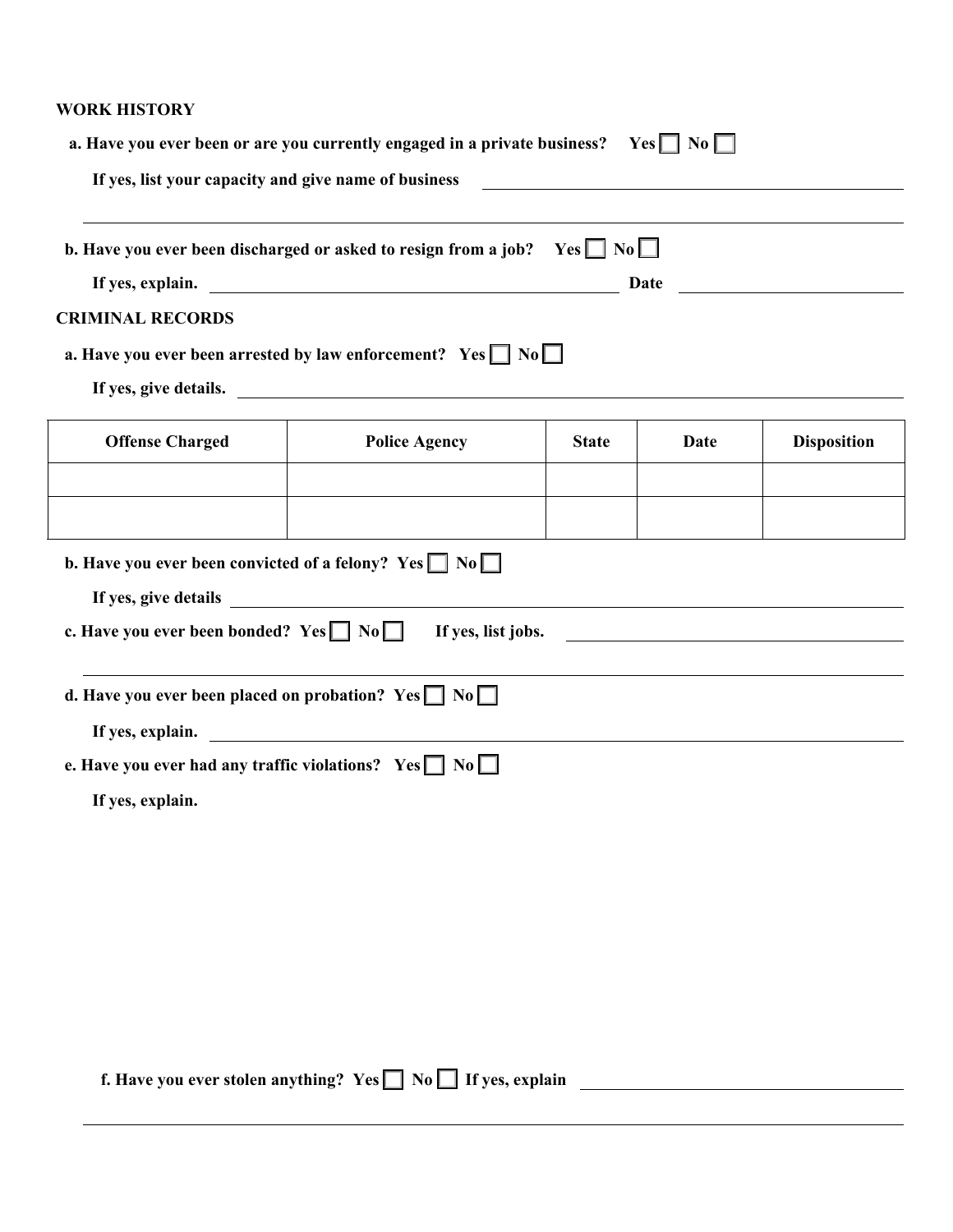**g. Have you ever been court martialed or a subject of disciplinary action while a member of the armed forces?** 

 **Yes No If yes, explain. h. Can you operate a motor vehicle?** Yes  $\Box$  No  $\Box$ **i. Do you possess a valid South Carolina driver's license?** Yes  $\Box$  No  $\Box$  **a. Driver's License Number b. Date Issued j. Do you possess a driver's license issued by another state?** Yes  $\Box$  No  $\Box$  **If yes, give state and number k. Was your license ever suspended or revoked?** Yes  $\Box$  No  $\Box$ **State Constanting Constanting Constanting Reason Date If yes, give details l. Was your license restored? Yes No Date Restored m.** Are your driving privileges restricted? Yes  $\Box$  No  $\Box$  List Restrictions  **n.** Are you attempting to conceal any information about your background? Yes  $\Box$  No  $\Box$ **STATE OF SOUTH CAROLINA COUNTY OF RICHLAND I hereby certify that all statements on this form are true and complete and any misstatement or omission of information will subject me to disqualification or dismissal. This the day of 20 Full Signature of Applicant** 

**CONFIDENTIAL**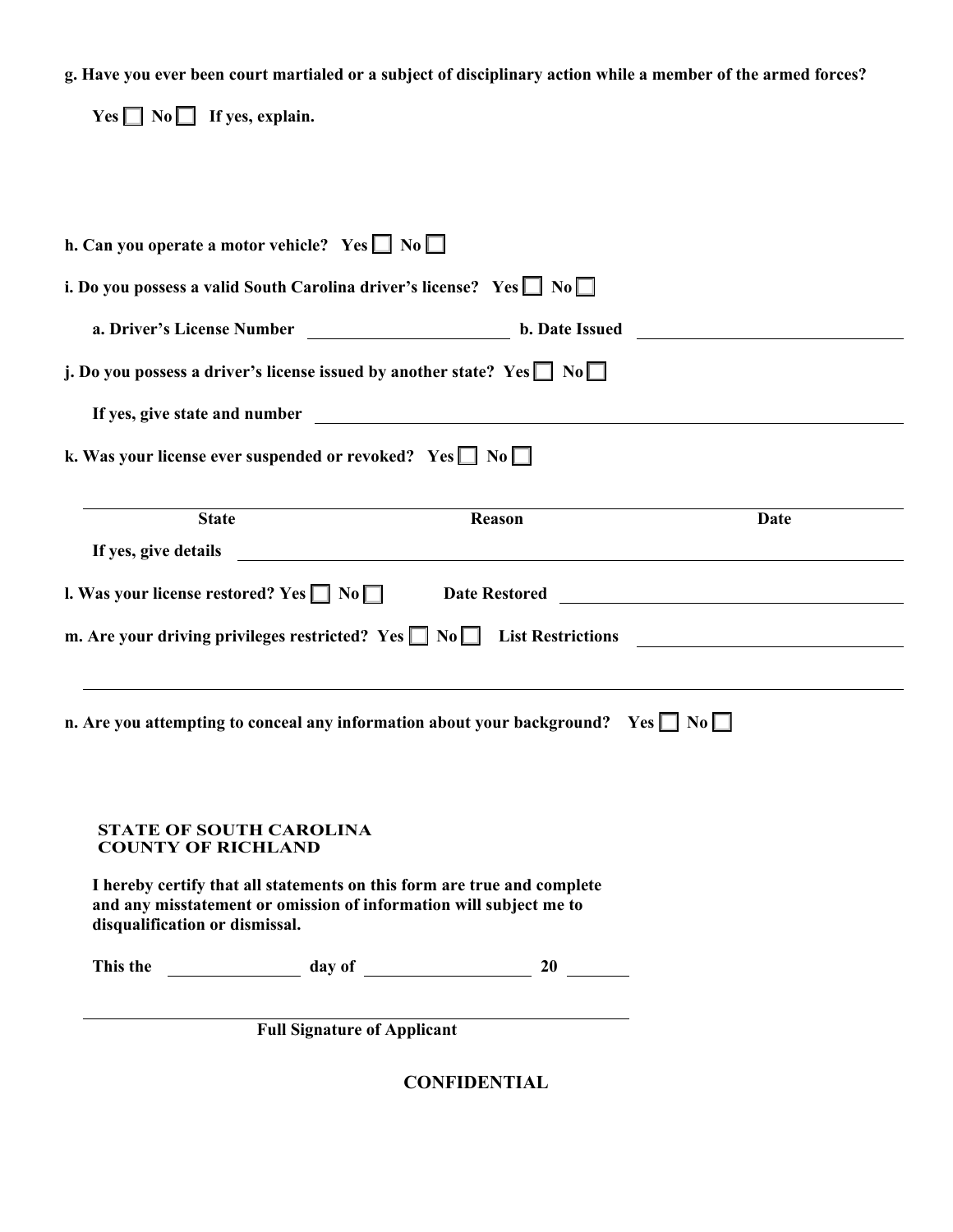# **EMPLOYMENT HISTORY**

**List all present and past employment, beginning with most recent.** 

| Company Name Telephone Number                                                                                                             |                                                             |              |                                                          |
|-------------------------------------------------------------------------------------------------------------------------------------------|-------------------------------------------------------------|--------------|----------------------------------------------------------|
| <b>Address</b>                                                                                                                            | <u> 1980 - Johann John Stone, mars et al. (</u>             |              |                                                          |
| <b>Street or P.O. Box</b>                                                                                                                 | <b>City</b>                                                 | <b>State</b> | Zip                                                      |
| Supervisor(s) name:                                                                                                                       |                                                             |              |                                                          |
| Reason for Leaving Theorem 2014<br><b>Job Title</b>                                                                                       |                                                             |              |                                                          |
| <b>Job Duties</b><br><u> 2000 - 2000 - 2000 - 2000 - 2000 - 2000 - 2000 - 2000 - 2000 - 2000 - 2000 - 2000 - 2000 - 2000 - 2000 - 200</u> |                                                             |              |                                                          |
|                                                                                                                                           |                                                             |              |                                                          |
| <b>Company Name</b>                                                                                                                       |                                                             |              |                                                          |
| <b>Address</b><br><u> 1989 - Johann Stoff, Amerikaansk politiker († 1908)</u>                                                             |                                                             |              |                                                          |
| <b>Street or P.O. Box</b>                                                                                                                 | <b>City</b>                                                 | State Zip    |                                                          |
| Supervisor(s) name:                                                                                                                       |                                                             |              |                                                          |
| <b>Job Title</b><br>Reason for Leaving                                                                                                    |                                                             |              | <u> 1980 - Andrea Stadt Britain, francuski filozof (</u> |
| Job Duties                                                                                                                                |                                                             |              |                                                          |
|                                                                                                                                           |                                                             |              |                                                          |
|                                                                                                                                           |                                                             |              |                                                          |
| Company Name Telephone Number                                                                                                             |                                                             |              |                                                          |
| <b>Address</b>                                                                                                                            |                                                             |              |                                                          |
| <b>Street or P.O. Box</b>                                                                                                                 | <b>City</b>                                                 | <b>State</b> | Zip                                                      |
| Supervisor(s) name:                                                                                                                       |                                                             |              |                                                          |
| <b>Job Title</b><br>Reason for Leaving                                                                                                    |                                                             |              | <u> 1989 - Johann Barbara, martin a</u>                  |
| <b>Job Duties</b>                                                                                                                         |                                                             |              |                                                          |
|                                                                                                                                           |                                                             |              |                                                          |
|                                                                                                                                           |                                                             |              | <b>Telephone Number</b>                                  |
| Company Name<br><b>Address</b>                                                                                                            |                                                             |              |                                                          |
| <b>Street or P.O. Box</b>                                                                                                                 | $\overline{City}$                                           | <b>State</b> | Zip                                                      |
| Supervisor(s) name:                                                                                                                       | <u> 1989 - Andrea Stadt Britain, amerikansk politiker (</u> |              |                                                          |
| <b>Job Title</b><br><b>Example 2 Reason for Leaving</b> Reason for Leaving                                                                |                                                             |              | <u> 1980 - Andrea State Barbara, poeta esperanto-</u>    |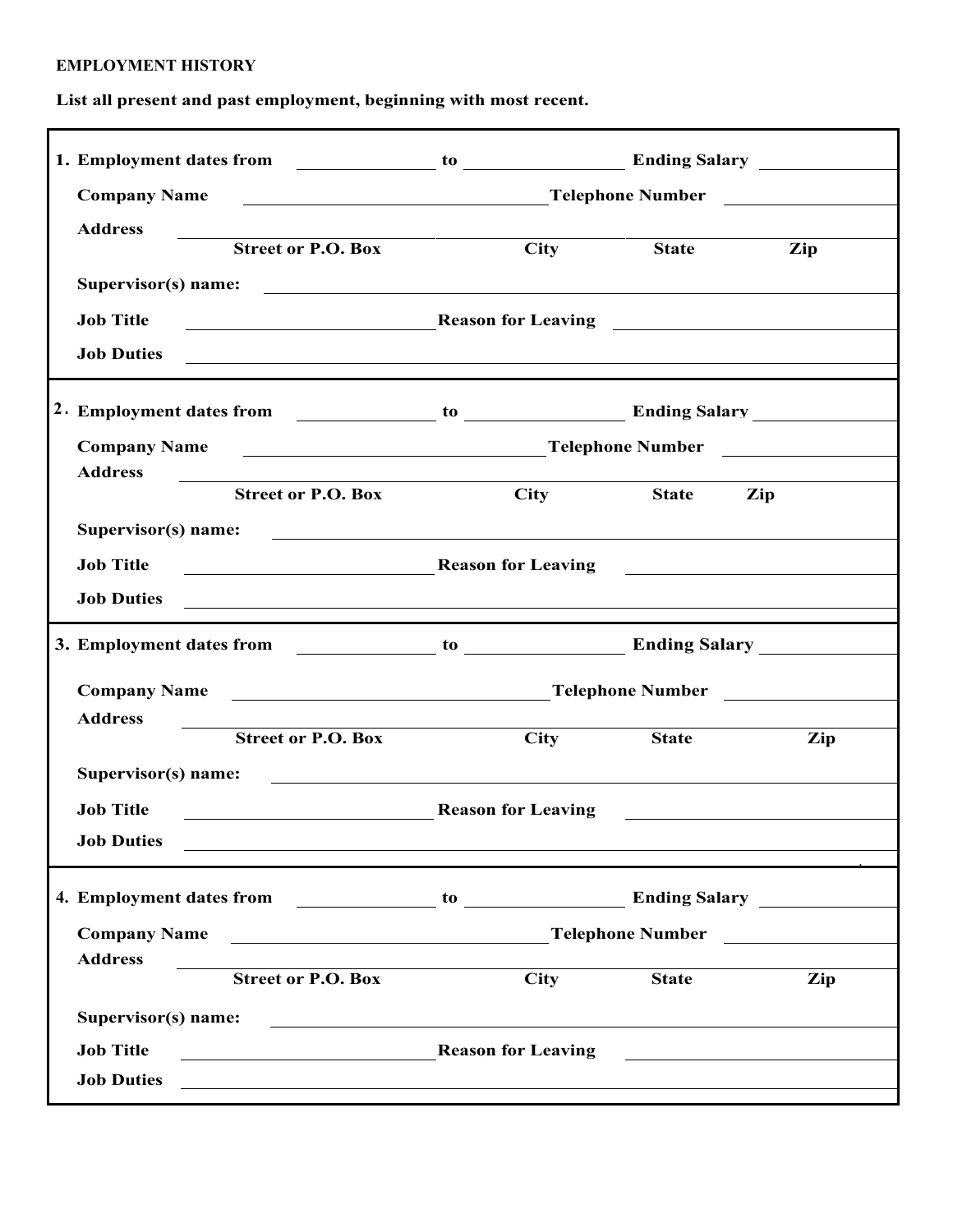| 5. Employment dates from |                                                                                                                      | to                        | <b>Ending Salary</b>    |     |
|--------------------------|----------------------------------------------------------------------------------------------------------------------|---------------------------|-------------------------|-----|
| <b>Company Name</b>      | <u> 1989 - Jan Stein Stein Stein Stein Stein Stein Stein Stein Stein Stein Stein Stein Stein Stein Stein Stein S</u> |                           | <b>Telephone Number</b> |     |
| <b>Address</b>           |                                                                                                                      |                           |                         |     |
|                          | <b>Street or P.O. Box</b>                                                                                            | <b>City</b>               | <b>State</b>            | Zip |
| Supervisor(s) name:      |                                                                                                                      |                           |                         |     |
| <b>Job Title</b>         |                                                                                                                      | <b>Reason for Leaving</b> |                         |     |
| <b>Job Duties</b>        |                                                                                                                      |                           |                         |     |
|                          |                                                                                                                      |                           |                         |     |

**May we contact the employers listed above? If no, which company do you not wish us to contact?** 

**Explain Explain Explain Explain Explain EXPLAIN** 

## **PERSONAL REFERENCES (No relatives or former employees)**

| Name | Occupation | <b>Address</b> | <b>Telephone No.</b> |
|------|------------|----------------|----------------------|
|      |            |                |                      |
| 2.   |            |                |                      |
| 3.   |            |                |                      |
|      |            |                |                      |

| Neighbors: Name | <b>Address</b> | <b>Telephone No.</b> |
|-----------------|----------------|----------------------|
| . .             |                |                      |
| ി<br>٠.         |                |                      |
| <sup>3.</sup>   |                |                      |
|                 |                |                      |

**I hereby represent that the information provided is correct and complete to the best of my knowledge. I understand that any incorrect, incomplete or false statements or information, furnished by me may void this application or subject me to discharge at any time after employment.** 

**Signature of applicant** <u>Conservation and the set of a particle</u> and the Date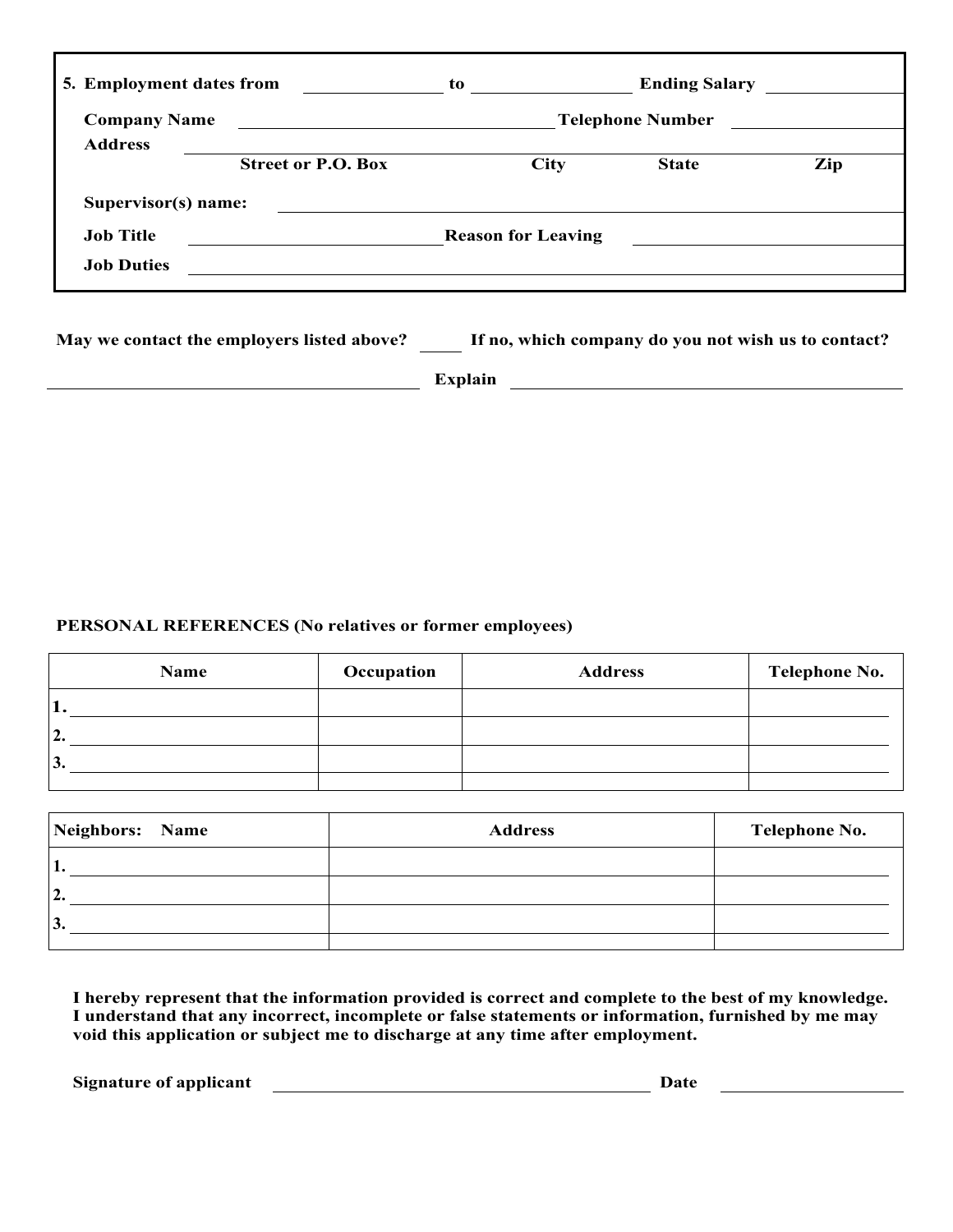# **Richland County Sheriff's Department Release for Background Checks**

I understand that the employment background check *requires* my full name, social security number, and date of birth. I authorize the Richland County Sheriff's Department to perform a background check and release those parties supplying such information from all liability or responsibility with respect to the information provided. The permissive background checks will be Fair Credit Reporting Act (FCRA) compliant.

I certify that the entries made by me on this form are true, complete and accurate to the best of my knowledge and are made in good faith and voluntarily. I understand that any false statements or answers by me may disqualify me for consideration or will be sufficient grounds for termination. Moreover, I understand that failure to complete this form will preclude me from employment opportunities with the **Richland County Sheriff's Department.** 

| Print Name | Date          |
|------------|---------------|
|            |               |
|            |               |
| Sign Name  | Date of Birth |

 $\overline{\phantom{a}}$  , which is a set of the set of the set of the set of the set of the set of the set of the set of the set of the set of the set of the set of the set of the set of the set of the set of the set of the set of th Social Security Number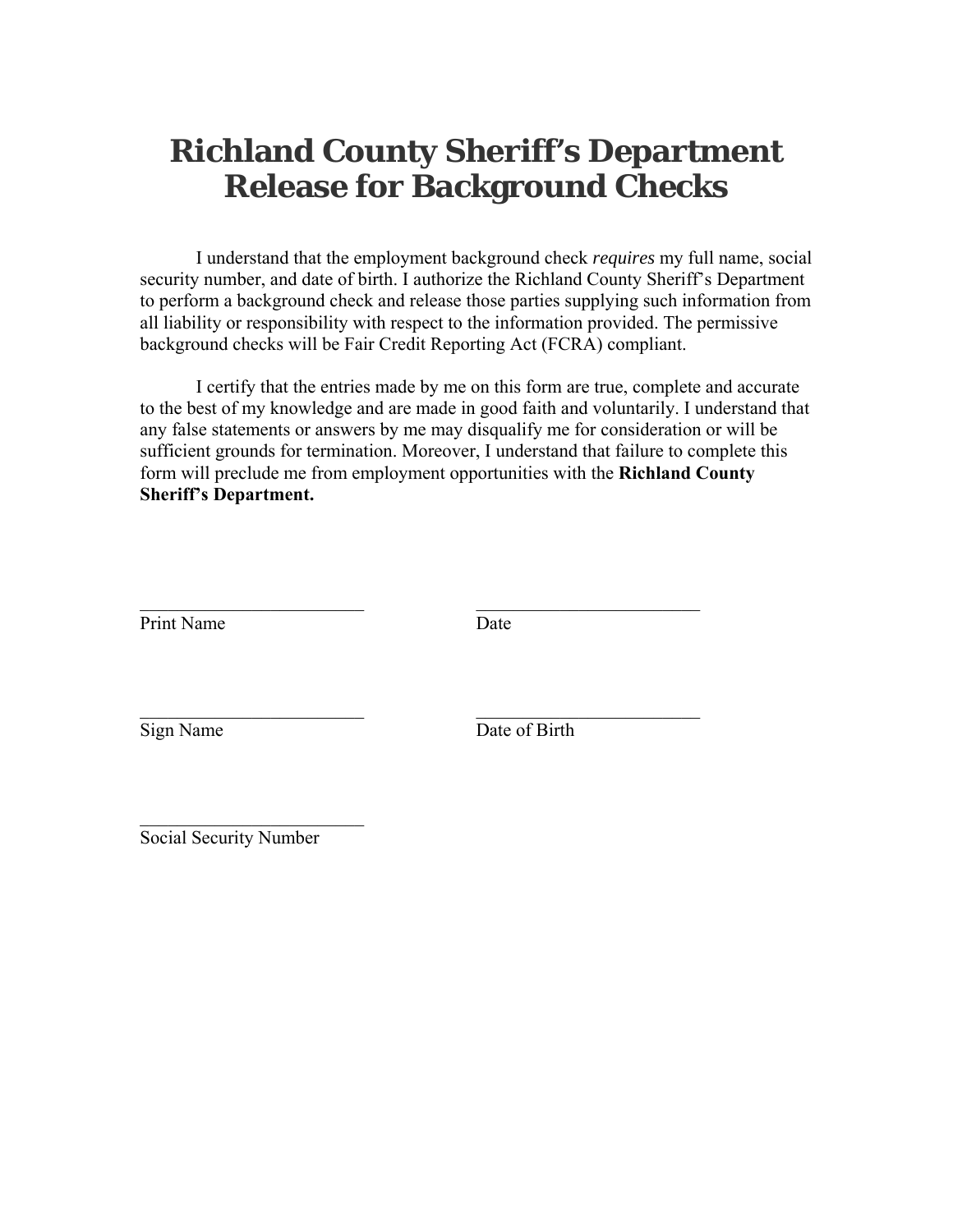| <b>APPLICANT:</b>                                                                                                                                        | $\begin{array}{c c c c c} \hline \multicolumn{3}{c }{\textbf{DATE}} & \multicolumn{3}{c }{\textbf{DATE}} \\ \hline \multicolumn{3}{c }{\textbf{DATE}} & \multicolumn{3}{c }{\textbf{DATE}} \\ \hline \end{array}$ |
|----------------------------------------------------------------------------------------------------------------------------------------------------------|-------------------------------------------------------------------------------------------------------------------------------------------------------------------------------------------------------------------|
| <b>FOR OFFICE USE ONLY</b>                                                                                                                               |                                                                                                                                                                                                                   |
| <b>APPLICATION:</b>                                                                                                                                      |                                                                                                                                                                                                                   |
| <b>DATE OUT:</b>                                                                                                                                         |                                                                                                                                                                                                                   |
|                                                                                                                                                          | DL CHECK: YES NO                                                                                                                                                                                                  |
| PHOTOGRAPH: YES NO                                                                                                                                       | CRIMINAL HISTORY:                                                                                                                                                                                                 |
| POLYGRAPH: DATE:                                                                                                                                         |                                                                                                                                                                                                                   |
|                                                                                                                                                          |                                                                                                                                                                                                                   |
| DR. $\qquad \qquad$                                                                                                                                      |                                                                                                                                                                                                                   |
| <b>REMARKS:</b>                                                                                                                                          | <u> 1986 - Johann Stoff, deutscher Stoffen und der Stoffen und der Stoffen und der Stoffen und der Stoffen und der</u>                                                                                            |
| <u> 1989 - Johann Harry Harry Harry Harry Harry Harry Harry Harry Harry Harry Harry Harry Harry Harry Harry Harry</u><br><b>POLYGRAPH REPORT:</b>        |                                                                                                                                                                                                                   |
| NO DECEPTION:                                                                                                                                            | DECEPTION INDICATED:                                                                                                                                                                                              |
| INCONCLUSIVE:                                                                                                                                            | CONFESSION:                                                                                                                                                                                                       |
|                                                                                                                                                          |                                                                                                                                                                                                                   |
| <b>REMARKS:</b>                                                                                                                                          | <u> 1989 - Johann Stoff, deutscher Stoff, der Stoff, der Stoff, der Stoff, der Stoff, der Stoff, der Stoff, der S</u>                                                                                             |
| IT IS THE OPINION OF THE INTERVIEWING OFFICER THAT THE APPLICANT DOES/DOES NOT<br>HAVE THE BASIC QUALIFICATIONS TO PROCEED WITH THE APPLICATION PROCESS. |                                                                                                                                                                                                                   |
| <b>SIGNATURE AND RANK</b>                                                                                                                                | DATE:                                                                                                                                                                                                             |
| <b>REMARKS:</b>                                                                                                                                          | <u> 1989 - Andrea San Andrea San Andrea San Andrea San Andrea San Andrea San Andrea San Andrea San Andrea San A</u>                                                                                               |
|                                                                                                                                                          |                                                                                                                                                                                                                   |
|                                                                                                                                                          |                                                                                                                                                                                                                   |
|                                                                                                                                                          |                                                                                                                                                                                                                   |
| <b>APPLICATION STATUS</b>                                                                                                                                |                                                                                                                                                                                                                   |
| APPLICATION APPROVED: _______ YES _____ NO DATE: _______________________________                                                                         |                                                                                                                                                                                                                   |